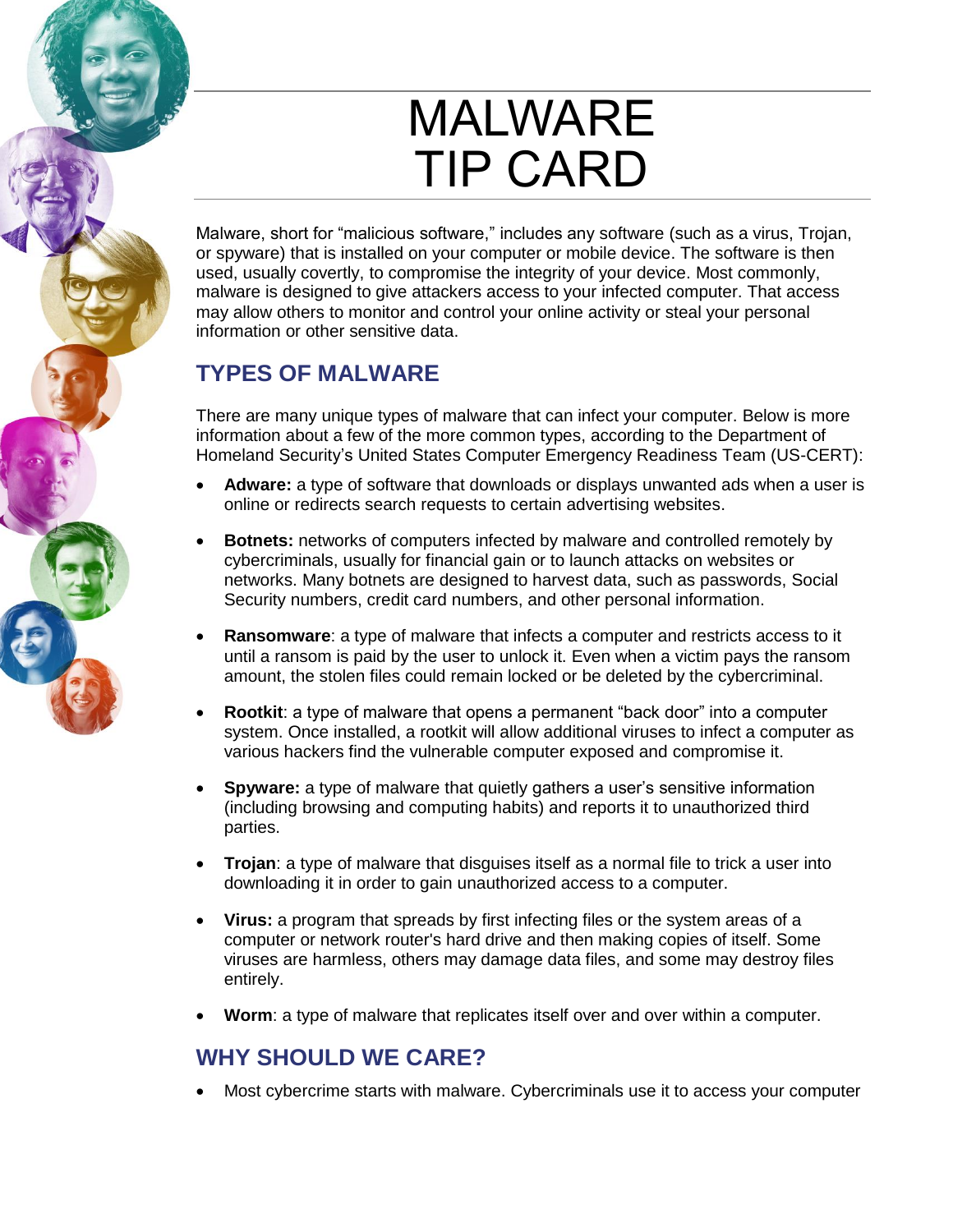or mobile device to steal your personal information like your Social Security number, passwords, credit card information, or bank account information, to commit fraud.

 Once cybercriminals have your personal information, they use the data for illegal purposes, such as identity theft, credit card fraud, spamming, and spreading malware to other machines.

## **SIMPLE TIPS**

- **Keep a clean machine:** Having the latest security software, web browser, and operating system are the best defenses against viruses, malware, and other online threats. Keeping the software on your device up-to-date will prevent attackers from being able to take advantage of known vulnerabilities.
- **When in doubt, throw it out:** Links in emails and online posts are often the way criminals compromise your computer. If it looks suspicious, even if you know the source, it's best to delete it.
- **Think before you act:** Be wary of communications that implores you to act immediately, offers something that sounds too good to be true, or asks for personal information.
- **Use strong passwords.** Make your password eight characters or longer and use a mix of upper and lower case letters, numbers, and symbols.
- **Use stronger authentication.** Always opt to enable stronger authentication when available, especially for accounts with sensitive information including your email or bank accounts. A stronger authentication helps verify a user has authorized access to an online account. For example, it could be a one-time PIN texted to a mobile device, providing an added layer of security beyond the password and username. Visit [www.lockdownyourlogin.com](http://www.lockdownyourlogin.com/) for more information on stronger authentication.
- **Back up your system.** By regularly backing up your important files, you minimize the risk of a complete system failure caused by malware.

# **IF YOU'VE BEEN COMPROMISED**

Infections can be devastating to an individual or organization, and recovery can be a difficult process that may require the services of a reputable data recovery specialist. If your computer has been compromised by malware, you can either consult with a reputable security expert to assist in removing the malware or use a legitimate program to help eliminate the infection<sup>1</sup>. Some legitimate programs are:

- F-Secure: [http://www.f-secure.com/en/web/home\\_global/](http://www.f-secure.com/en/web/home_global/online-scanner) online-s[canner](http://www.mcafee.com/stinger)
- McAfee: [http://www.mcafee.com/stinger](http://www.microsoft.com/security/scanner/en-us/default.aspx)
- Microso[ft: http://www.microsoft.com/security/sca](http://www.sophos.com/VirusRemoval)nner/en-us/ default.aspx
- Sophos: http[://www.sophos.com/VirusRemoval](http://www.trendmicro.com/threatdetector)
- Trend Micro: http://www.trendmicro.com/threatdetector

1 These programs are only examples and do not constitute an exhaustive list. The U.S. Government does not endorse or support any particular product or vendor.